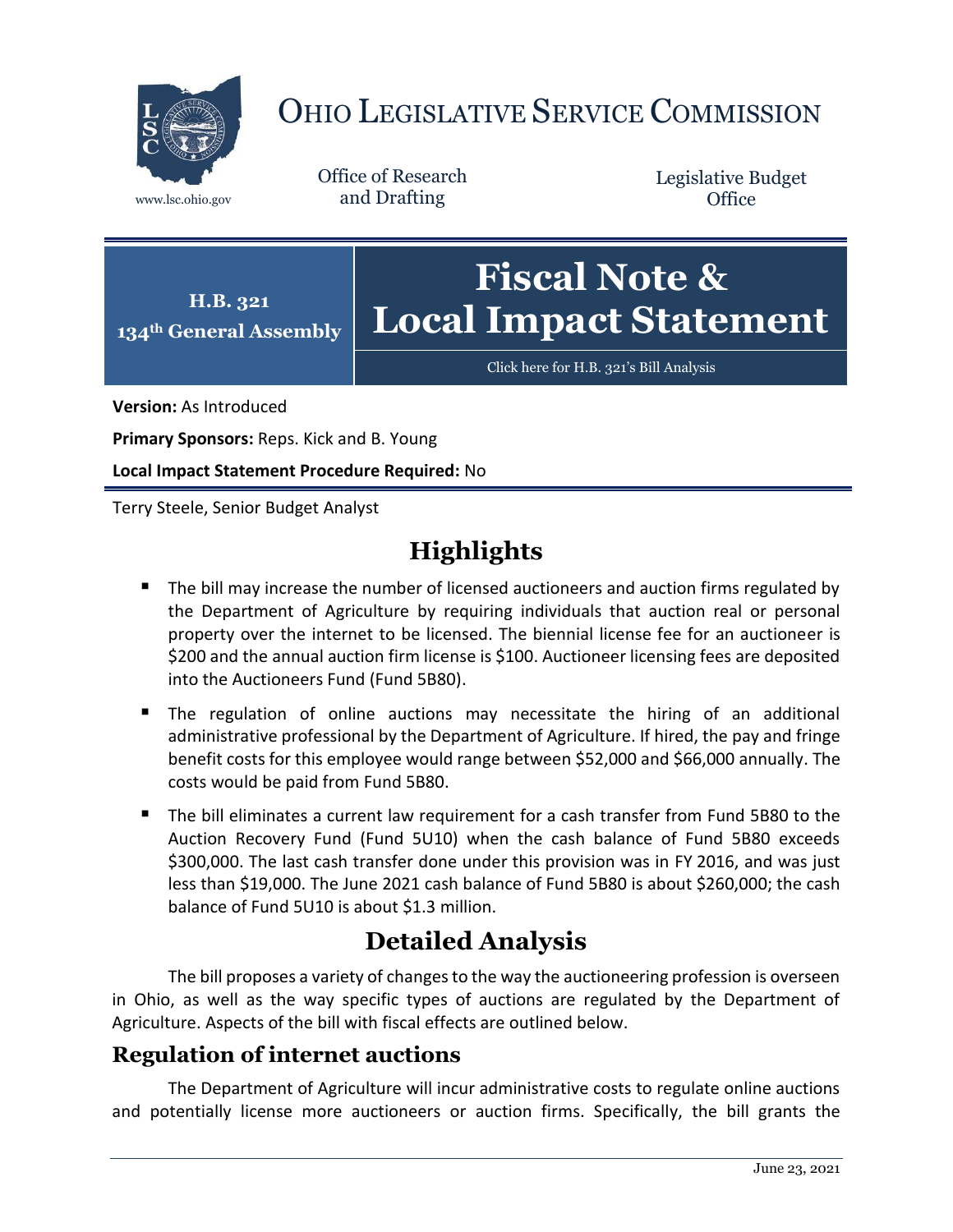Department authority to regulate online auctions that are conducted by a human licensed auctioneer. Additionally, the bill requires a person who auctions real or personal property via the internet to be licensed as an auctioneer or auction firm. As a result, the Department may have to hire one new Administrative Professional 2 to assist in the increase in workload.

Currently, there is one full-time program administrator under the Auctioneer Program. Based on the state's employee classification plan, if the administrative professional is hired at the starting annual salary of approximately \$39,000, it will bring the Department's potential payroll costs to between \$52,000 and \$66,000. This includes \$5,460 (14% of annual salary to cover the employer's share of retirement) and the employer's share of health insurance (\$7,830 for single coverage or \$21,494 for family coverage under the state's traditional health plan).

The cost of the additional Administrative Professional 2 may be partially offset by gains in auctioneer and auction firm licensing revenue. However, the number of new licenses that might be issued is unclear. Both the Department and the Ohio Auctioneers Association were unable to provide an estimate. While there might be some new licenses issued, it is also possible that a person who auctions real or personal property via the internet is already licensed as an auctioneer or auction firm under current law. The biennial auctioneer license is \$200. The annual auction firm license is \$100. These fees are deposited into the Auctioneers Fund (Fund 5B80).

#### **Cash transfer from the Auctioneers Fund (Fund 5B80) to the Auction Recovery Fund (Fund 5U10)**

The bill eliminates a requirement under current law that a cash transfer from Fund 5B80 to the Auction Recovery Fund (Fund 5U10) be made at the end of the fiscal year if the cash balance of Fund 5B80 is greater than \$300,000. The transfer amount is 25% of the excess cash balance of \$300,000 in Fund 5B80. The last cash transfer between these funds occurred in FY 2016, when approximately \$19,000 was transferred from Fund 5B80 to Fund 5U10. In addition to the transfer listed above, Fund 5U10 consists of the following revenue sources under current law: (1) a portion of license fees (\$2.50 per license if Fund 5U10 cash balance is \$400,000 or less), (2) repayments by licensed auctioneers for judgements against them, and (3) earned interest. These revenue sources remain unchanged in the bill. As of June 2021, the cash balance in Fund 5U10 is over \$1.3 million. From FY 2015-FY 2019, the cash balance in Fund 5U10 has minimally increased each fiscal year from \$1.2 million to \$1.3 million. The current cash balance of Fund 5B80 is \$259,201.

#### **Elimination of apprentice and special auctioneer licenses**

The bill eliminates the apprentice auctioneer license and the special auctioneer license. The elimination of both of these licenses will most likely not have an effect on the number of licensed auctioneers or auction firms and therefore not have an effect on the Department's revenues. Under current law, in order for a person to become a licensed auctioneer, the person must first serve as a licensed apprentice auctioneer for at least 12 months and meet certain qualifications. The apprentice auctioneer license is \$100 and is renewed annually. As mentioned above, the auctioneer license is \$200 and is renewed biennially. In FY 2020, there were over 2,500 licensed auctioneers and 100 licensed apprentice auctioneers.

In eliminating the special auctioneer license, the bill instead requires a special auctioneer licensee to apply for an auction firm license. The special auctioneer license is \$200 and is renewed